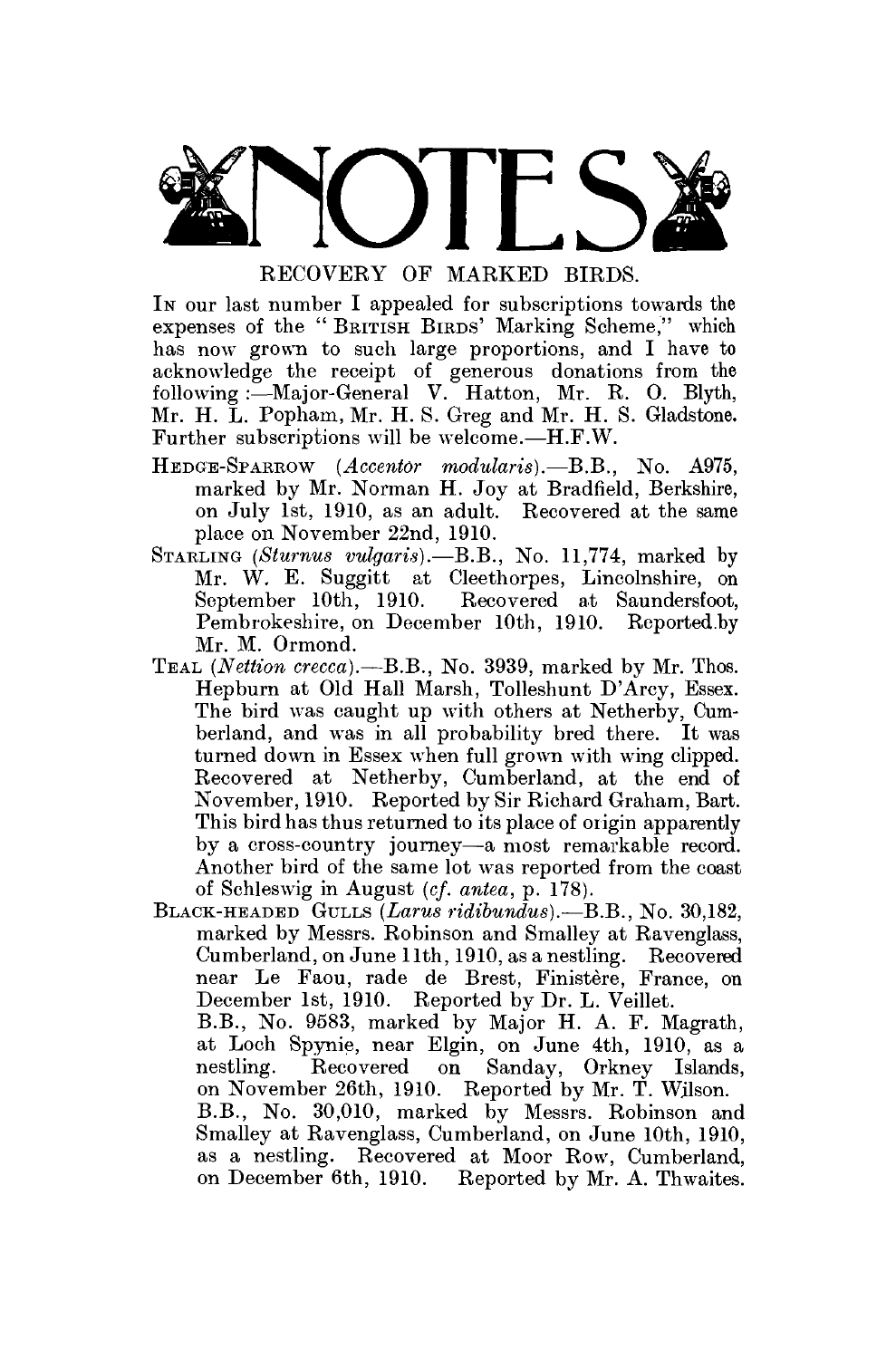B.B., No. 30,975, marked by Messrs. Robinson and Smalley at Ravenglass, Cumberland, on June 25th, 1910, as a nestling. Recovered at Backworth, Northumberland, on December 12th, 1910. Reported by Mr. James Laing.

## A MARKED BLACK-HEADED GULL.

ON November 29th, 1910, I had brought me for inspection an adult Black-headed Gull *(Lams ridibundus),* on the right leg of which there was an aluminium ring. This latter I found to be one of those used by the Rossitten " Vogelwarte," No. 1201. The bird had been picked up dead near Lowestoft, Suffolk, that morning, it having been killed by flying into some •telegraph-wires during a storm the previous night. On communicating with Dr. Thienemann, the director of the " Vogelwarte," he informs me that this bird was ringed as a nestling at the Rossitten gull-colony on July 16th, 1908. The ring had thus been on the bird two years and four months, and I may add that there was no sign of any injury whatsoever to the bird's leg.

Rossitten is 800' miles a little north of east from Lowestoft. Another " Rossitten Gull," which was ringed on the same day as this one, was shot on Breydon Water, ten miles north of Lowestoft, on October 15th, 1909 *(vide* Vol. III., p. 220).

C. B. TICEHURST.

# THE DOWN-PLUMAGE AND MOUTH-COLORATION OP SOME NESTLING BIRDS.

JACKDAW. *Gorvus monedula.* 

*Down.* Pale grey. Moderate in length.

*Distribution.* In addition to the humeral, ulnar, spinal and femoral tracts described by Mr. A. G. Leigh (Vol. III., p. 154), there are scanty inner supra-orbital tracts.

*Coloration of the Mouth.* Deep orange; flanges, pale lemon-yellow.

#### RING-OUZEL. *Turdus torqualus.*

*Down.* Yellowish. Moderately long. Very scanty outer supra-orbital tracts.<br>*Distribution*. Inn

Inner and outer supra-orbital, occipital, humeral, ulnar and spinal.

*Coloration of the Mouth.* Lemon-yellow, *(cf.* Vol. III., p. 325).

GREY WAGTAIL. Motacilla melanope.

*Moderately long.* Very scanty Down. Dusky grey.<br>crural and ventral tracts.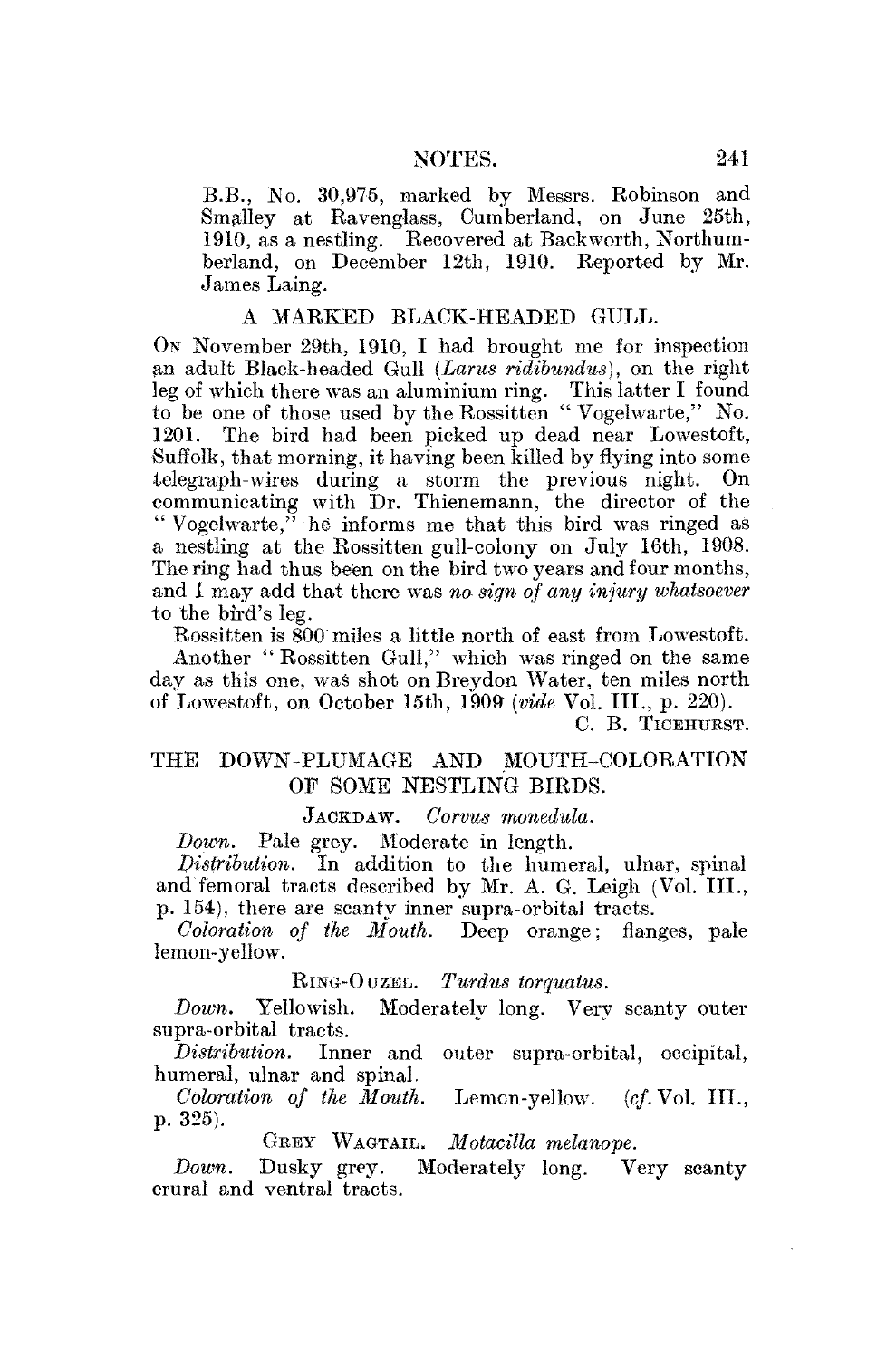*Distribution.* Inner and outer supra-orbital, occipital, humeral, ulnar, spinal, femoral, crural and ventral. There is also a distinct tract on the uropygium.

*Coloration of the Mouth.* Deep orange; flanges, lemonyellow, *(cf.* Vol. II., p. 196).

#### CUCKOO. *Cuculus canorus.*

*Down.* Absent.

*Coloration of the Mouth.* Orange; flanges, lemon-yellow.

#### COLORATION OF THE MOUTH OF THE CARRION-CROW. *Corvus corone.*

It is stated in various works on British birds that the mouth of the Carrion-Crow is flesh-coloured at all ages. For instance, Howard Saunders in his *Manual* says— " The inside of the mouth is always pale flesh-colour; whereas in the young Rook it is dark flesh-colour, soon turning livid and afterwards slate colour."

This is not a fact, for old Carrion-Crows have the whole of the interior of the mouth several shades darker than the adult Rook. I have shot several with the whole of the mouth blackish, and many in intermediate stages with the flesh-colour streaked with black. The posterior portion of the mouth is the last to turn dark. The Hooded Crow does not differ from the Carrion-Crow, undergoing a similar change. ERIC B. DUNLOP.

# LAND-BIRDS SEEN ON BOARD-SHIP BETWEEN LONDON AND PORT SAID.

THE following brief record of British land-birds which came on board or were seen from the P. & 0. liner, in which I sailed for India from London on the 21st October, 1910, may be of interest to readers of BEITISH BIRDS.

We got under way from Tilbury about 2.30 p.m. The sky was overcast and there was a fresh easterly breeze blowing. The first bird-passenger noted was a male Brambling *(Fringilla montifringilla),* which appeared on the decks towards dusk just as we cleared the mouth of the Thames. This bird must have been very tired as it allowed itself to be caught without much effort. On being released, however, it fluttered about and eventually disappeared to leeward.

Next morning we were well down Channel, the wind being still in the east, and several birds were to be seen flying about the ship. These consisted principally of Chaffinches *(Fringilla coelebs)*, and Sky-larks *(Alauda arvensis)*, but I also noted one or two Goldcrests *(Regulus cristatus)*. Later in the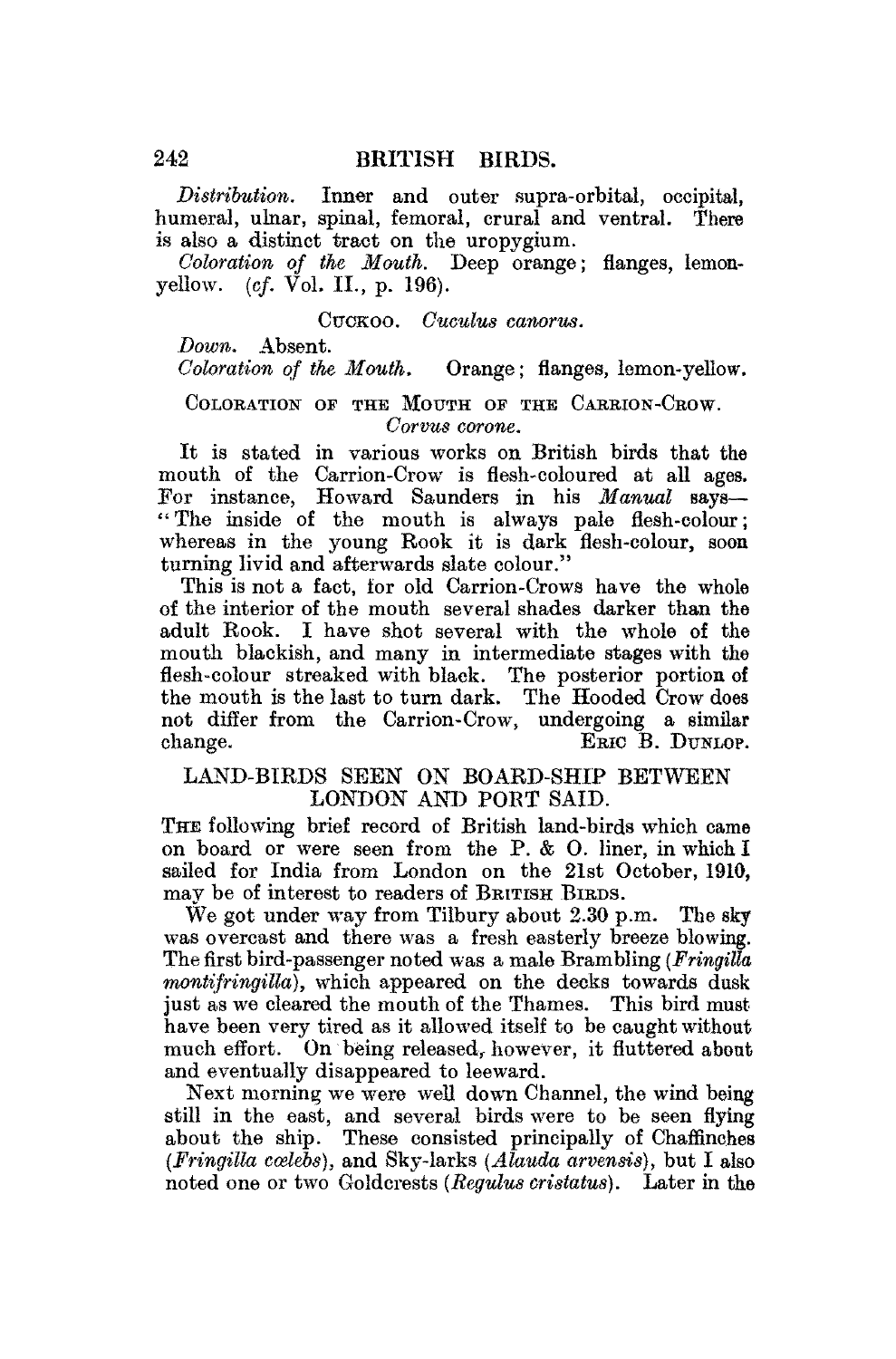day, additions in the shape of a few Starlings *(Sturnus vulgaris),* alighted on the boat deck amidship, and towards nightfall as we were entering the Bay a Song-Thrush *(Turdus musicus),* was observed flying around.

On the morning of the 23rd October we were well in the centre of the Bay on a line between Ushant and Cape Finisterre, and the wind which was still in the east had freshened considerably during the night. I did not expect to see many birds this day as we were rather to the west of the main autumn route of migrants. What was my astonishment therefore on coming on deck to see birds on every hand flying round us out at sea and perched about on and 'tween decks. At one time there must have been well over fifty small birds on the ship. Some of these were no doubt passengers from the day before which had clung to the ship notably the Chaffinches. One of these, a handsome cock, found his way into the saloon companion, where I fed him on crumbs.

The following species were noted during the day. Robins *{Erithacus rubecula)* several; Chaffinches, a few; Redstarts *(Ruticilla phanicurus)* several:  $(Sylvia\ atricapilla)$ ; Willow-Warblers (Phylloscopus trochilus) several; Wood-Warblers (P. *sibilairix)* a few; a Reed-Warbler *(Acrocephalus streperus)*; Sky - Larks, a few; Starlings, a few; a Jay *(Garrulus glandarius).* This latter was observed by a passenger, an officer in the Indian Army, who has a good knowledge of birds. These birds all alighted on the ship, taking now and then short flights to sea and returning. All seemed tired and hungry. About mid-day the wind veered round to the west and blew a strong breeze. Those birds which now took to wing found it hard to regain the ship. The Reed-Warbler allowed me to catch it. It was plainly in the last stages of exhaustion and its death could only have been a matter of a few hours at most. By sundown the birds gradually disappeared, and next morning off the coasts of Portugal I noted no birds on board. Although I did not actually see any birds die I think it probable that the majority of our feathered passengers to date perished on board or in the sea. Doubtless, in most cases it is severe exhaustion or the sensation of approaching death which compels migrants to take refuge on ships. They can rarely pick up sustenance thereon to enable them to recoup their energies and continue their journeys, and as often as not are, while clinging to the ship, carried hopelessly beyond their capacity for making the land. Besides what bird in full possession of all its activities would face the unusual (and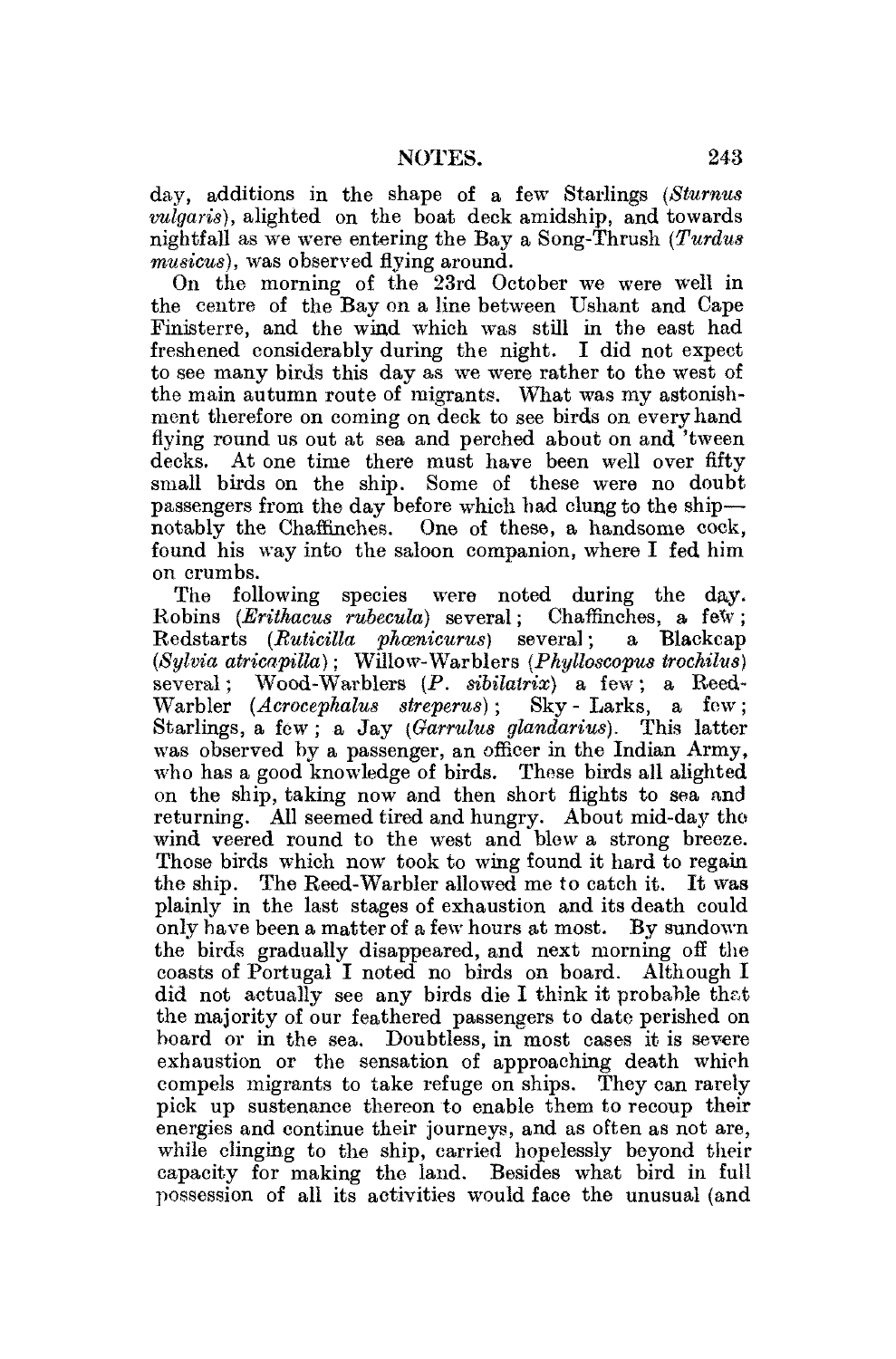terrifying to it) sights, sounds and disturbances of a steamship's decks ?

Next day, the 25th, only one Chaffinch was observed.

No more land-birds were observed till the 30th October with the exception of a solitary Goldfinch which flew round the ship and disappeared as we were steaming along the S.E. coast of Spain and heading for Marseilles. From Marseilles to the Straits of Messina we had a strong head wind. the 30th when S.E. of the Straits about Lat. 36.50 N. Long. 18.27 E. the following birds were noted on board :—A Song-Thrush ; a Robin; a White Wagtail *(Motacilla alba)*; a Quail *(C'olumix communis)* and a young Peregrine Falcon *(Falco peregrinus).* The Peregrine was desperately hungry and did not take long to select a victim from this list. His choice rested on the Quail. I did not see the actual kill, but have no doubt that the stoop was made when the unfortunate Quail was flying round the ship. The Falcon was very shy and kept to the mast and shroud-heads. He perched with difficulty and proceeded to break up his kill on the wooden fore-cross-stay of the Marconi wires running between the masts, but the wobbling of this unsteady perch very nearly made him drop his prey, so he shifted to a steadier perch on a block near the crosstrees, where he had his meal in comfort. After this, and evidently refreshed for his onward journey to the African coast, he disappeared towards sundown.

By 10 a.m. the next morning, the 31st, we were off the S.E. corner of Crete, and during the day the following birds were noted :—A White Wagtail; a Robin (by a passenger); a Sky-Lark : a Chaffinch (by a passenger); a Song-Thrush; and a Sparrow-Hawk *(Accipiter nisus).* As in the ease of the Peregrine, the Sparrow-Hawk was not long to take advantage of the food-supply to hand, and after a short rest on the davitstays and awnings proceeded to give chase to the Sky-Lark. The quarry in this case after being chased round the ship took refuge under the feet of a lady sitting on the deck, but the Hawk was not to be denied and following close snatched up the unfortunate Lark before the lady could rescue it, and much to her indignation and that of several other ladies close by who witnessed the deed, and whose sympathies were very naturally all with the victim, the Hawk retired with and devoured its prey on the edge of the awning, where I was able to get within a yard of and watch it. Later and towards dusk I saw it stoop at another small bird near the ship, which as I subsequently learnt it also secured.

Next day, the 31st, when in the vicinity of the mouth of the Nile, I saw two Nightjars (*Caprimulgus europœus*) on the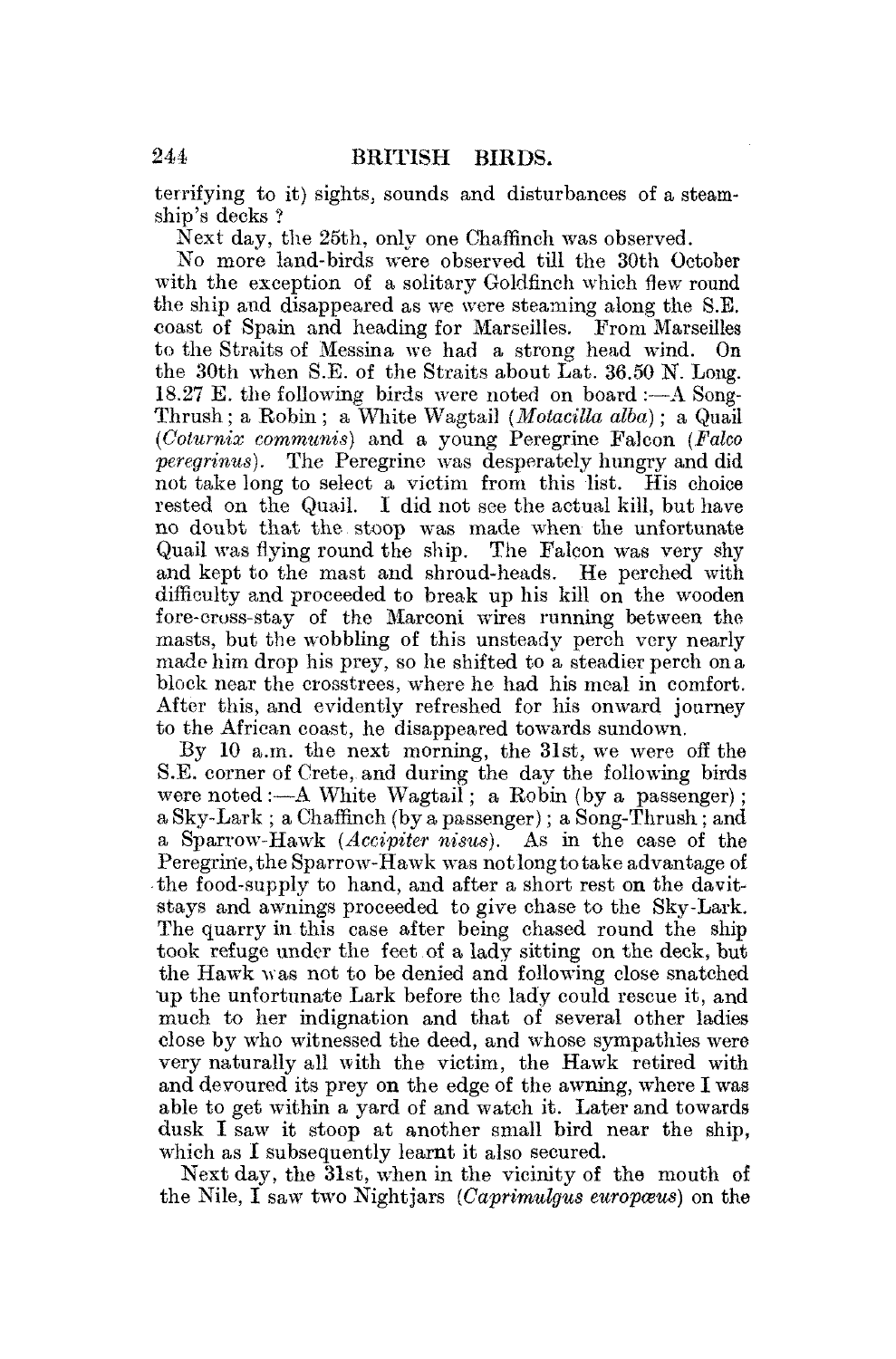awnings and also some Warblers, which would not settle to enable me to identify them. A Linnet was also noted by a passenger.

About mid-day we steamed into Port Said, and my subsequent observations, therefore, lie outside the scope of the present notes. H. A. F. MAGRATH.

[The importance of studying geographical races in connection with migration-observations does not yet seem to be fully realized. Major Magrath's most interesting observations would have been far more valuable had he preserved a few of the specimens which came on board, so that we might have known, for example, whether the Golderests and Song-Thrushes were of the British or Continental race.—EDS.]

# REMOVAL OF FÆCES BY BIRDS.

REFEBRING to Mr. H. W. Ford-Lindsay's notes on this subject *(supra,* p. 210), I have observed the *removal* of the *faces* by the following birds : Swallow, Starling, and Spotted Flycatcher. Mr. R. Kearton's moving pictures of birds distinctly show that the Song-Thrush *swallows* the *faces,* and he tells me that other films prove that the Wryneck *removes*  and the Mistle-Thrush *swallows* the *faces.* 

## JOHN R. B. MASEFIELD.

#### NOTES ON HAMPSHIRE BIRDS.

SPOONBILL (*Platalea leucorodia*).—Two out of a party of three were shot at Beaulieu on November 5th, 1906.

SHOVELER (Spatula clypeata).—Since the publication of the *Birds of Hampshire and the Isle of Wight* by the Rev. J. E. Kelsall and P. W. Munn, nests of this species have frequently been found at Beaulieu, and the fact that at least two pairs regularly breed there is well established.

BLACK-TAILED GODWIT *(Limosa belgica).*—In the *Birds of Hampshire* the Black-tailed Godwit is referred to as an occasional visitor to the Hampshire coast, but at Beaulieu I think we should class it as a regular autumn-migrant. I have myself seen it there almost every year. I recollect the late John Penn shooting a Black-tailed and a Bar-tailed Godwit at one shot at Beaulieu in October, 1898.

THOMAS H. C. TROUBRIDGE.

CONTINENTAL ROBINS, SONG-THRUSHES, AND GOLDCRESTS IN EAST ANGLIA, YORKSHIRE, LINCOLNSHIRE AND THE ISLE OF WIGHT.

*ON* September 14th, 1910, with a rush of Redstarts, Pied Flycatchers, Garden-Warblers and Blackcaps, some Continental Robins *(Brithacus r. rubecula)* arrived at Lowestoft,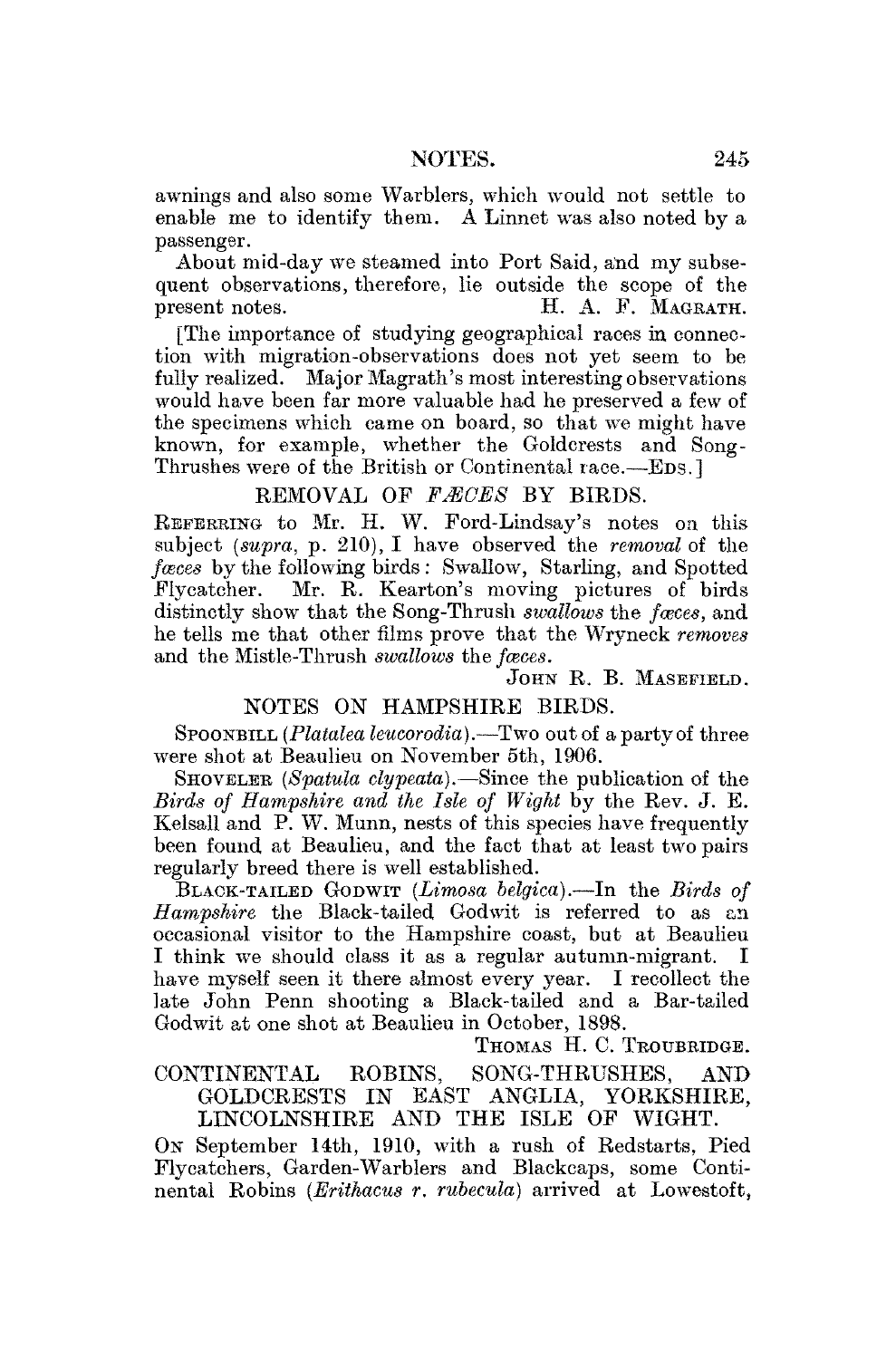Suffolk; probably also with this migration came some Blue-<br>throats, but they (two) were not detected till the 16th. These throats, but they (two) were not detected till the 16th. Robins were seen up till the 16th, after which there were none till November 1st, when a few more had arrived with large numbers of the Continental Song-Thrush *(Turdus m. musicus);*  in a day or so these had gone. From about October 28th to November 4th Robins were said to be plentiful in the gardens on the Yarmouth Denes, Norfolk, and specimens which I examined belonged to the continental form. In the field the paleness of the breast of this form, as compared with our birds, is quite noticeable, if one is fortunate enough to *see* its breast, for it is one of the most skulking and shy birds when seen on our coast—very different in habit from the resident Robins seen in the same spot.

During the last fortnight of October there were four days on which there were arrivals of Song-Thrushes, culminating in a big rush on November 1st. The great majority of these birds belonged to the continental form, and all those which I saw on the last day certainly did. They remained on the coast only a day or two. Here, again, this form is distinguishable in the field, to the practised eye, from our form by the more olivaceous coloured upper-parts.

Although both the Continental Robin and Song-Thrush doubtless occur on the coast of East Anglia every autumn, and probably have been obtained before, I do not think that there has been any previous definite record of the fact.

The advantage of studying and recognising geographical forms in connection with migration will, I think, be obvious to the greatest sceptic. C. B. TICEHUBST.

In connection with Dr. Ticehurst's note I must record that I obtained specimens of *Eriihacus r. rubecula* between September 21st and 25th, 1905, at Holkham, near Wells, Norfolk ; on October 27th, 1909, on the south Yorkshire coast; and on April 1st, 1906, from St. Catherine's Lighthouse, Isle of Wight, while two were taken at the same light on the night of October 23rd, 1908, and many were reported with British Robins on the night of October 31st, 1908, and a few of the continental race only on November 3rd *(Bull. B.O.C.,* Vol. XXVI. (Mig. Rep.), p. 237). I have also identified a specimen in Mr. *G,* H. Caton Haigh's collection, dated North Cotes, Lincolnshire, October 6th, 1898. Of *Turdus m. musicus,* I have specimens from Holkham, obtained on September 23rd, 1905, from the south Yorkshire coast on September 22nd, 1909 ; and from St. Catherine's Lighthouse on April 22nd and 28th, 1906, and have examined a specimen in Mr. Caton Haigh's collection dated October 19th, 1892,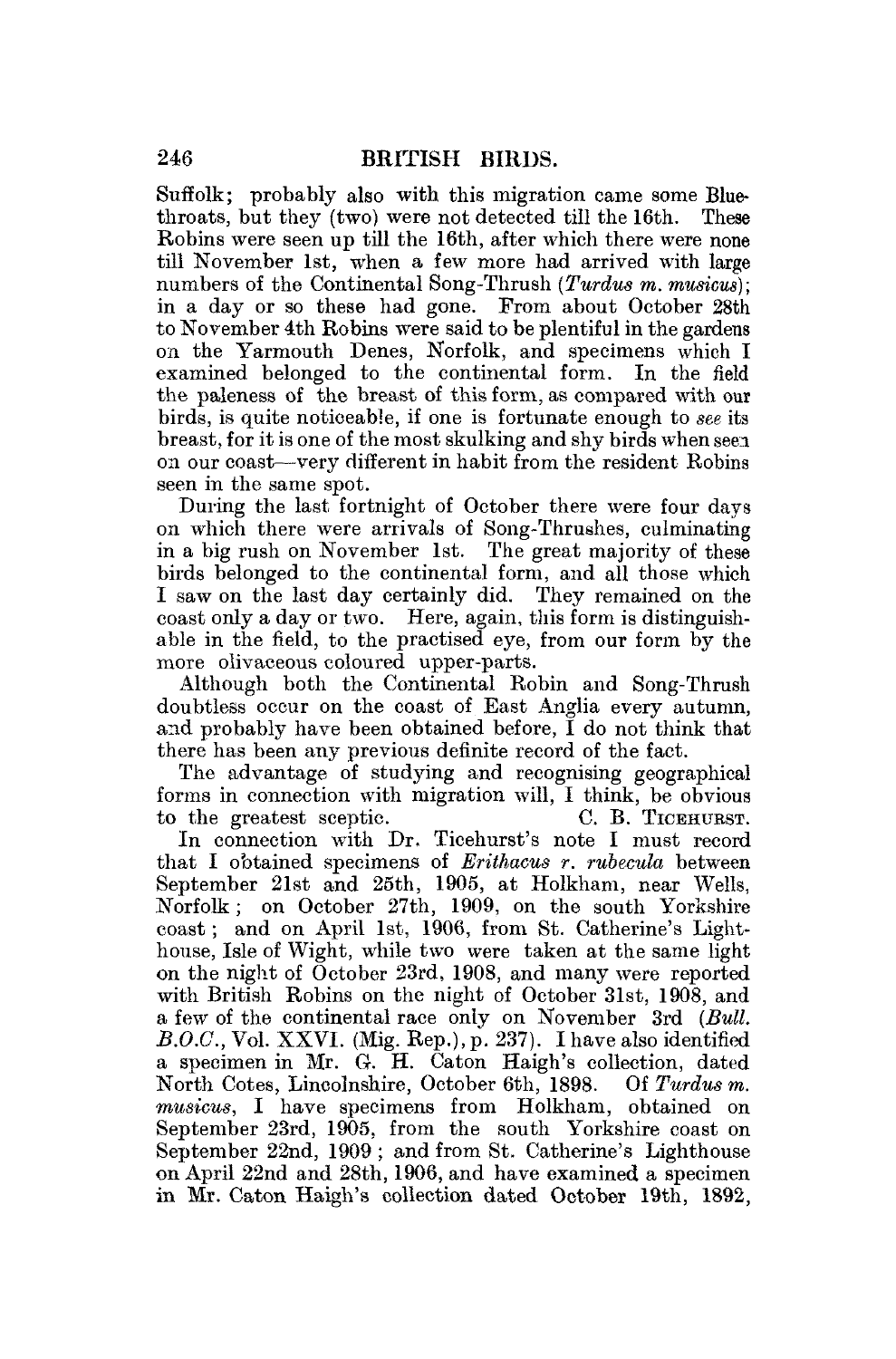North Cotes, Lines. Of the Continental Goldcrest *(Regulus* c. *cristatus),* I have specimens from Holkham on September 21st and 26th, 1905, and from the south Yorkshire coast on October 27th, 1909, and have examined specimens in Mr. Caton Haigh's collection from North Cotes, Lines, dated September 28th, 1898; October 5th, 1897; October 18th, 19th and 20th, 1892. H. F. WITHERBY. 18th, 19th and 20th,  $1892$ .

IMMIGRATION OF CONTINENTAL GREAT TITS IN NORFOLK, SUFFOLK, KENT AND SCILLY.

ONE of the features of the autumn-migration of 1910 on the east coast has been the groat influx of Great Tits. On October 1st, I saw the first arrivals on the Lowestoft Denes; on the 12th, I shot a bird in a bush near the sea and sawothers. On the 13th and 14th there was a gale from the N.E. and E. becoming less strong on the 15th and shifting to the S.E. On this latter day and on the next I picked up two Great Tits on the tide-mark and two more were also found and one brought to me. On the 17th there was a very large movement to the south of Chaffinches, Bramblings, Greenfinches and Linnets, along the Lowestoft Denes, many flocks passing between 7 and  $\overline{8.30}$  a.m.; amongst these finches I identified Blue and Great Tits, as well as an unmixed flock of the latter birds. All these birds were in fairly compact flocks flying steadily south along the ridge of the Denes and not halting anywhere. Out of one of the flocks I secured a Great Tit. During the middle of October both Blue and Great Tits were,  $\tilde{I}$  am informed, unusually plentiful in the gardens round Yarmouth, and on November 1st, a flock of about twenty Great Tits was seen by Mr. Quinton, a birdcatcher, arriving over the sea from the N.E. on to the Yarmouth North Denes. On the next two days, he caught several there, and I received four from him.

On examining all these Great Tits, I find they belong to the continental form *Partis major major.* The occurrence of this sub-species in Great Britain has long been suspected and doubtless birds seen in the Shetlands *(Ann. Scot. Nat. Hist.,* 1907, p. 50) and in Caithness *(t.c,* 1904, p. 188) belonged to this form, but, so far as I am aware, this is the first time that it has been positively proved to have occurred in the British Isles. C. B. TICEHURST.

Mr. C. D. Borrer sent me a Great Tit for examination which had been shot at Cley, Norfolk, with others on October 10th, and this proved to be an example of the Continental form. On November 20th, Mr. T. H. Nelson wrote me that there had been a great irruption of Tits and other birds on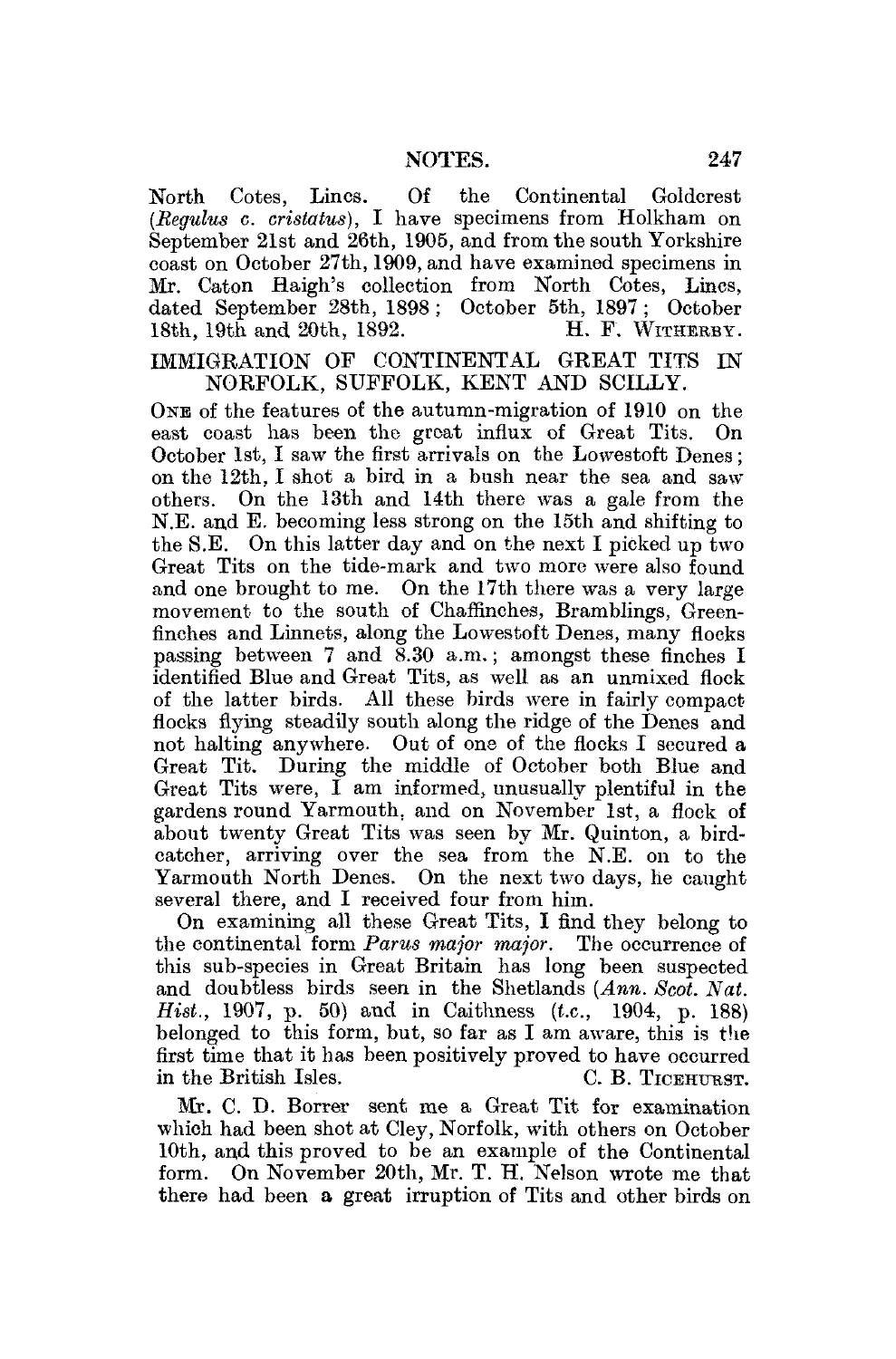the Yorkshire coast, but no specimens of the Tits were forthcoming. It should be mentioned that in his *Birds of Yorkshire* (Vol. 1., p. 108) Mr. Nelson states that Great and Blue Tits are frequently noted as migrants on the coast and that they have been known to alight on vessels in the North Sea. A movement of both species observed on the Yorkshire coast on October 30th, 1878, corresponded with a similar migration at Heligoland. It is most important, however, that examples of these migrants should be properly identified, and I think that Dr. C. B. Ticehurst is the first to have done so in the case of the Great Tit, while we have no actual proof, from the identification of specimens, so far as I know, of the occurrence of the Continental Blue Tit.—H.F.W.

In the *Field* of November 12th, Mr. F. W. Frohawk quoted a letter dated November 1st, 1910 from Mr. C. J. King, of St. Mary's, Isles of Scilly, that at that date St. Agnes (one of the most south-westerly islands of the group) was swarming with Great Tits and Goldcrests. In compliance with my request Mr. Frohawk very kindly procured one of these Great Tits from his correspondent, during the last week in November. The bird was accompanied by a note to the effect that the Goldcrests had left a day or two after their arrival and the Tits were then leaving. On examining this bird I find that it too belongs to the continental form.

Through the kindness of Mr. H. S. D. Byron I have also had the opportunity of examining another of these Continental  $Great Tits$ ; it was shot by him at  $St.$  Peters, in Thanet (E. Kent) on October 26th, 1910, and he informs me that Great Tits were very (and unusually) plentiful in that district during the latter part of October, which corresponds fairly exactly with Dr. C. B. Ticehurst's account of the immigration on the east coast further north. It is fortunate that Mr. Byron procured on  $\cdot$ of these birds, for it was owing to his being unaware of their possible origin that he made no exact observations on their date of arrival and departure.—N.F.T.

## THE BRITISH WILLOW-TIT IN SUFFOLK.

OK October 17th, 1910, I shot an example of the British Willow-Tit *(P. atricapillus kleinschmidti)* in a hedge close to the sea, near Lowestoft, Suffolk. This bird, which was with some Great Tits was the only one of its kind seen, and I believe it to have been a migrant, though' how far it had travelled it is impossible to say; the nearest woods would be- two or three miles distant. So far as I know this is the first time this bird has been recognised in Suffolk or in East Anglia. I am indebted to Dr. Hartert for confirming my identification. C. B. TICEHURST.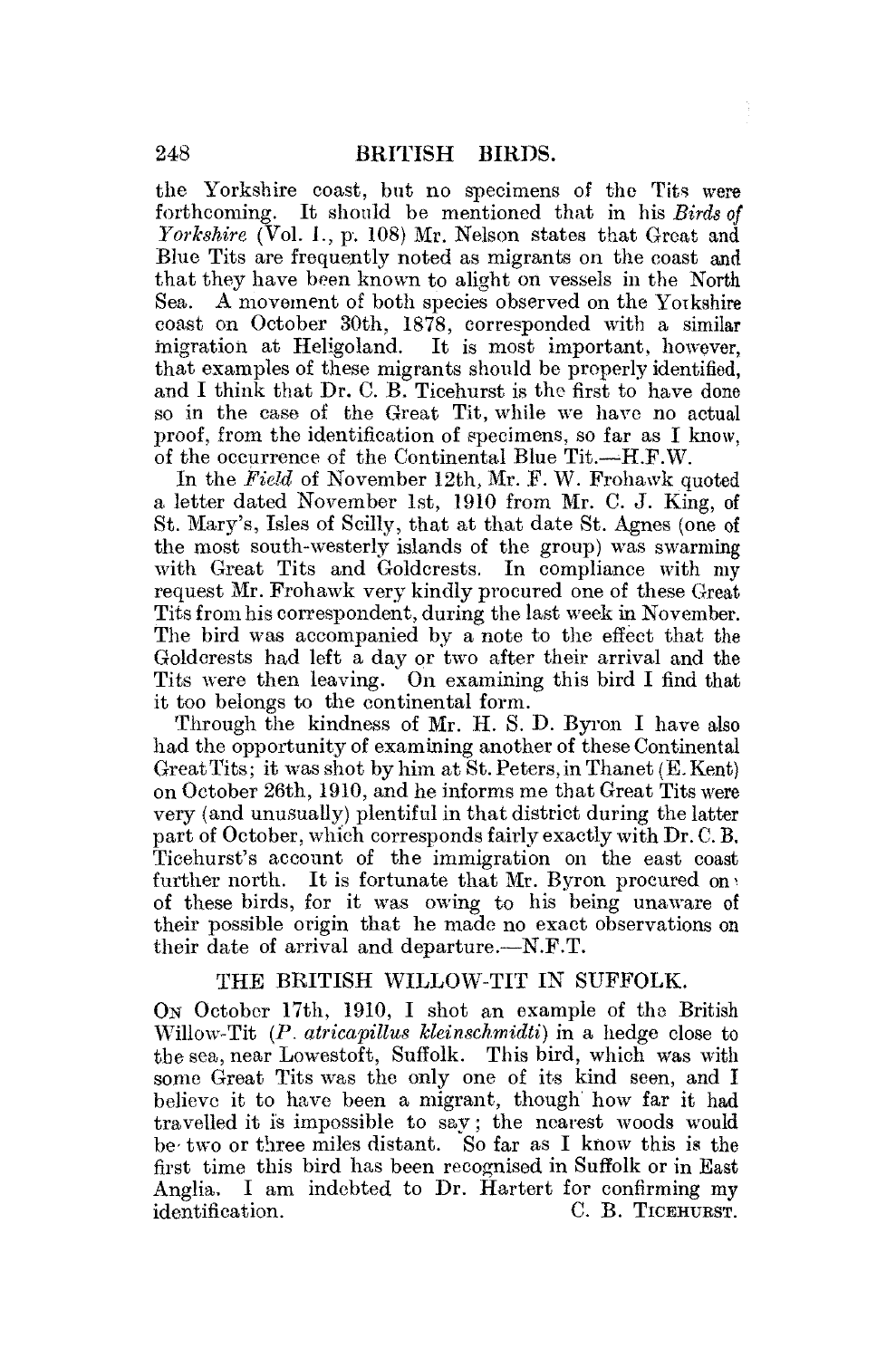# NUMBERS OP YOUNG IN THE BROODS OF SWALLOWS AND HOUSE-MARTINS IN 1910.

HAVING marked nearly two hundred of these birds during the summer of 1910, perhaps the numbers in each brood may be of interest, as showing the small proportion of full broods in north Lancashire, where all these were marked; indeed all but six broods were within a mile of the town of Lancaster.

Twenty-five nests of Swallows *(Hirundo rustica)* were visit ed during June and July, and of these eleven were full broods of five, nine of four, and five of three. During August out of twenty broods, only four were of five, eight were of four, three of three, and no less than five of two only; while during September two broods of three were marked. One brood of four in June contained a dead young one in addition, and the same applies to two broods of three and four in August.

Small broods were, however, more noticeable in the case of House-Martins, in which I failed to find a full brood during the whole summer. Of ten nests visited during June and July, four contained four young, four contained three, and two only two; and the only two nests visited in August contained four and three respectively. In a certain cart-shed at one farm there were over a dozen Martins' nests, in all of which (except one, which contained two healthy young) the young were dead in the nest, although no old birds had been shot there, and there were plenty flying about.

Bad as the past summer was, it was far eclipsed by that of 1909, which was the worst year I ever remember. True I was not marking in June, but in July I could only find six broods of Swallows—three of four and three of three, two in August of four and three respectively, and three in September of four, three and one. House-Martins were worse off still, the only two broods I could find in July containing but two young each, and the only two in August two and three young each.

I also noticed in 1910 that the eggs took louger to deposit than usual, and I also found a number of forsaken eggs, for which I can find no reason. H. W. ROBINSON.

# ALBINISTIC VARIETY OF GREENFINCH.

ON October 15th, 1910, I shot in South Holderness, Yorkshire, an apparently pure white bird among a flock of Sparrows. On handling it, however, the whole of the plumage, with the exception of the nape and tips of the remiges, which were white, was found to be suffused with sulphur-yellow ; the beak, feet and legs were pale horn-colour.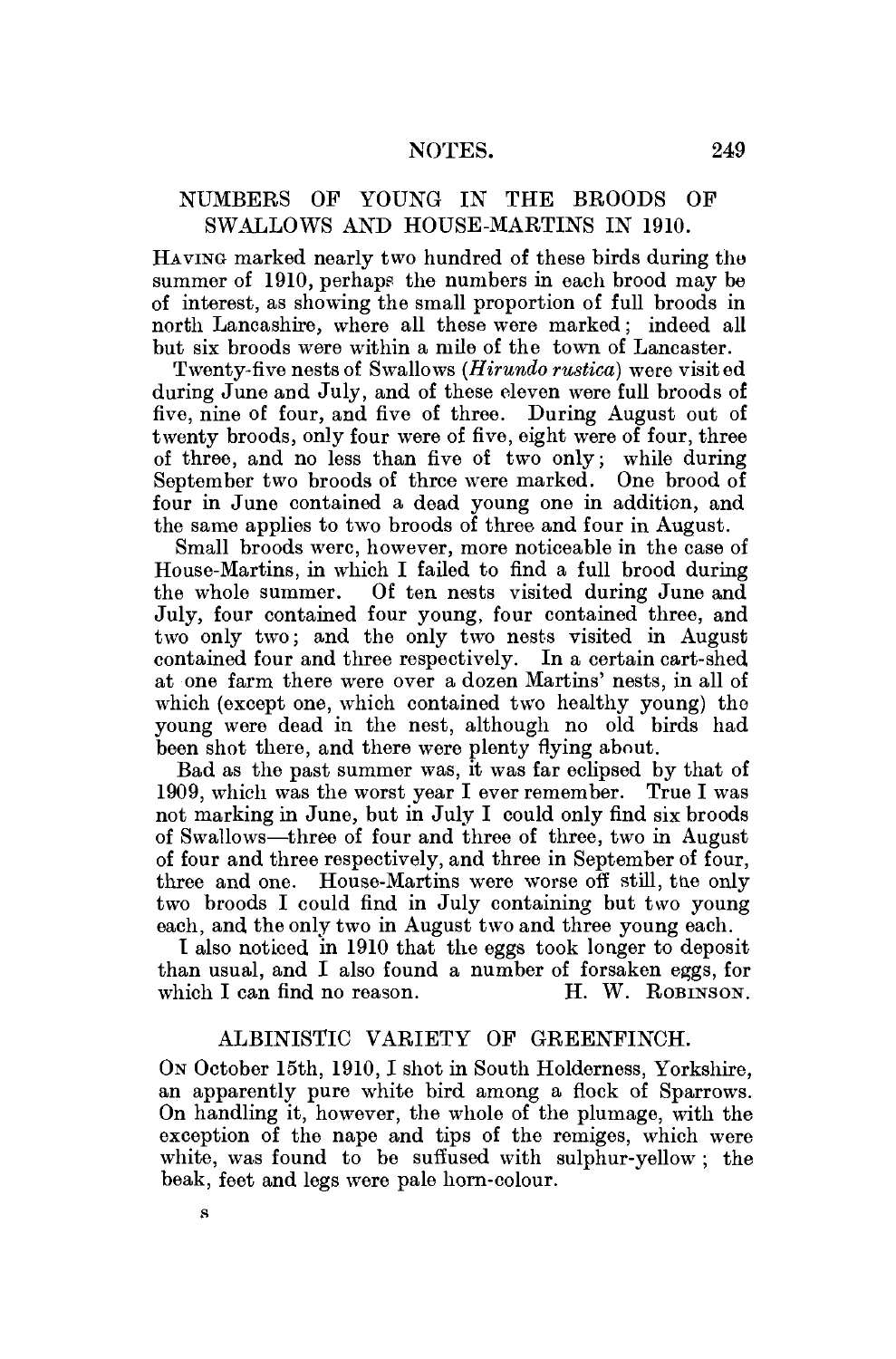Mr. Stanley Duncan and I came to the conclusion, after careful comparison, that the bird was a variety of *Ligurinus chloris.* 

The coloration of the Greenfinch is, I suppose, produced by the combination of a yellow with a darker (perhaps black) pigment, modified by the overlying structural peculiarities of the feather. One might suppose then that the loss of the darker pigment (a partial albinism), with or without modification of the feather-structure, might produce a result not unlike the specimen in question. M. WINZAR COMPTON.

# NORTHERN BULLFINCH IN YORKSHIRE.

ME. T. H. NELSON informed me that in November Bullfinches were reported to him from one or two places on the Yorkshire coast, but specimens were not forthcoming. On December 4th, 1910, however, I received from a correspondent on the south Yorkshire coast a typical male of the Northern Bullfinch *(Pyrrhula p. pyrrhula)* which had been shot there on the previous day. Only two examples have been previously recorded from Yorkshire (November, 1894), but I think it probable that the immigrations noted in the *Birds of Yorkshire* (Vol. I., pp. 194, 195) under " *Pyrrhula europcea* " in various vears, and notably in November, 1880, and October and November, 1884, 1886 and 1887, were referable to *P. p. pyrrhula.* No British specimen of the continental *P. p. europcea* has as yet, I believe, been identified.

H. F. WITHERBY.

## THE CROSSBILL IRRUPTION.

A LARGE number of correspondents have very kindly sent information in answer to my questions on p. 186 with regard to the departure or continued presence of the Crossbills. I hope my correspondents will accept my thanks here expressed and will forgive me if I do not acknowledge their letters individually. In a future number I hope to summarize all the observations published and unpublished.—H.F.W.

## CROSSBILLS NESTING IN BEDFORDSHIRE.

Mr. J. Steele Elliott records *(Zool,* 1910, p. 472) that he found an overthrown nest, apparently belonging to a Crossbill, on May 6th, 1910, at Sutton, Bedfordshire, and that he saw recently fledged young being fed by old birds at Sandy on May 8th.

# EGG-DAUBING BY THE JACKDAW.

WITH reference to the notes on this subject *(antea,* pp. 176 and 214) I may record that some twelve years ago Mr. John Palmer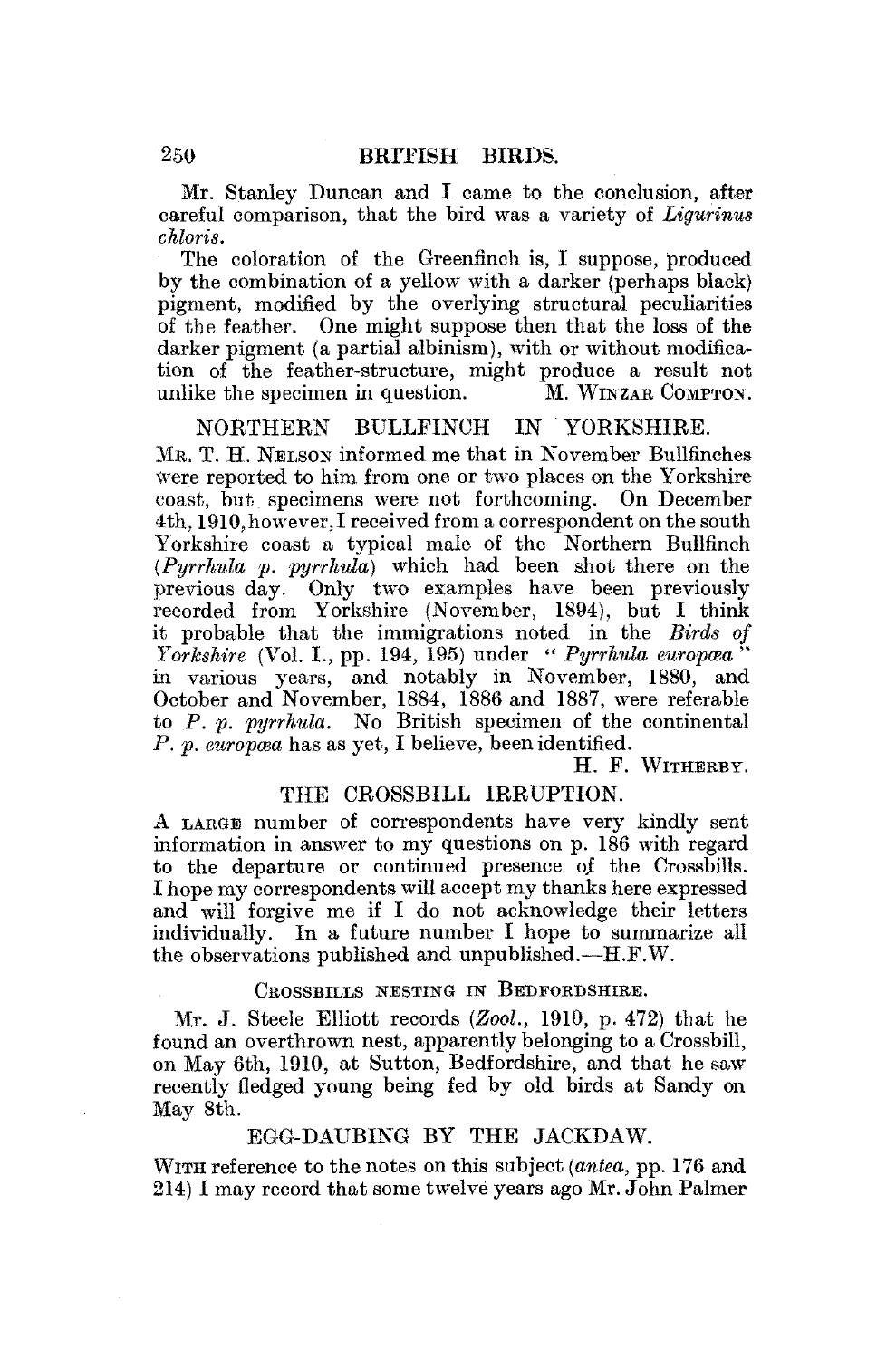of Ludlow showed me a clutch of Jackdaw's eggs taken from a hole in a tree, all of which were completely coated with mud when found in the nest. A second clutch taken from the same nest subsequently were daubed over in a similar way.

The respective dates were April 29th, 1897, and April 30th, 1898. On May 4th, 1899, Mr. Palmer found in a colony of Jackdaws, twenty miles away from the first site, two other clutches of eggs partially coated with clay. In no case were the eggs exposed to view, but were placed well within dark holes in hollow trees, whilst the nests themselves were dry. All four clutches are still in his collection. The second clutch was subsequently cleaned, when three of the four eggs were found to be of peculiar colouring, approaching in type those of the Chough. H. E. FORREST.

## HOOPOE AND SPOONBILL IN MONTGOMERYSHIRE.

ON a recent visit to Newtown I saw at the house of Mr. Ford, watchmaker, a case containing a Spoonbill *(Platalea leucorodia)*  and a Hoopoe (Upupa epops). Both of them were obtained at Aberhafesp, near Newtown, about 1870. The Spoonbill was shot by a keeper at the edge of a large pool, and  $\tilde{M}$ r. Ford remembers its being brought in the flesh to his father, who was known to take an interest in ornithology. No note was taken of the date, but from other circumstances it is known that it was a little prior to 1873. Both birds are adults in fine plumage. Neither species has been previously recorded in the county of Montgomery, though both have occurred near the western sea-board, the Spoonbill indeed being not uncommon on the Dovey Estuary *(cf. Vert. Fauna N. Wales.*  pp. 203. 261). H. E. FOREEST.

## ICELAND FALCONS IN SHROPSHIRE—AN EARLY RECORD.

ON a former page (BEITISH BIRDS, III., 165) I recorded two of these birds obtained near Leebotwood, Salop, in April, 1853. Recently, when turning over the pages of Pennant's *British Zoology* (1776 edition) I came across a description and plate of a species which he calls the " Spotted Falcon," but which is, without a doubt, the bird now known as the Iceland Falcon *(F. islandus).* The only discrepancy is as to the colour of the irides, which he says were pale yellow ; but no importance attaches to this, as he probably had only the stuffed specimens before him, and in those days taxidermists were not careful about such trifles as colour of eyes, feet, etc. ! Pennant states that " Two of these birds have been shot near Longnor, Shropshire." No date is mentioned ; but it would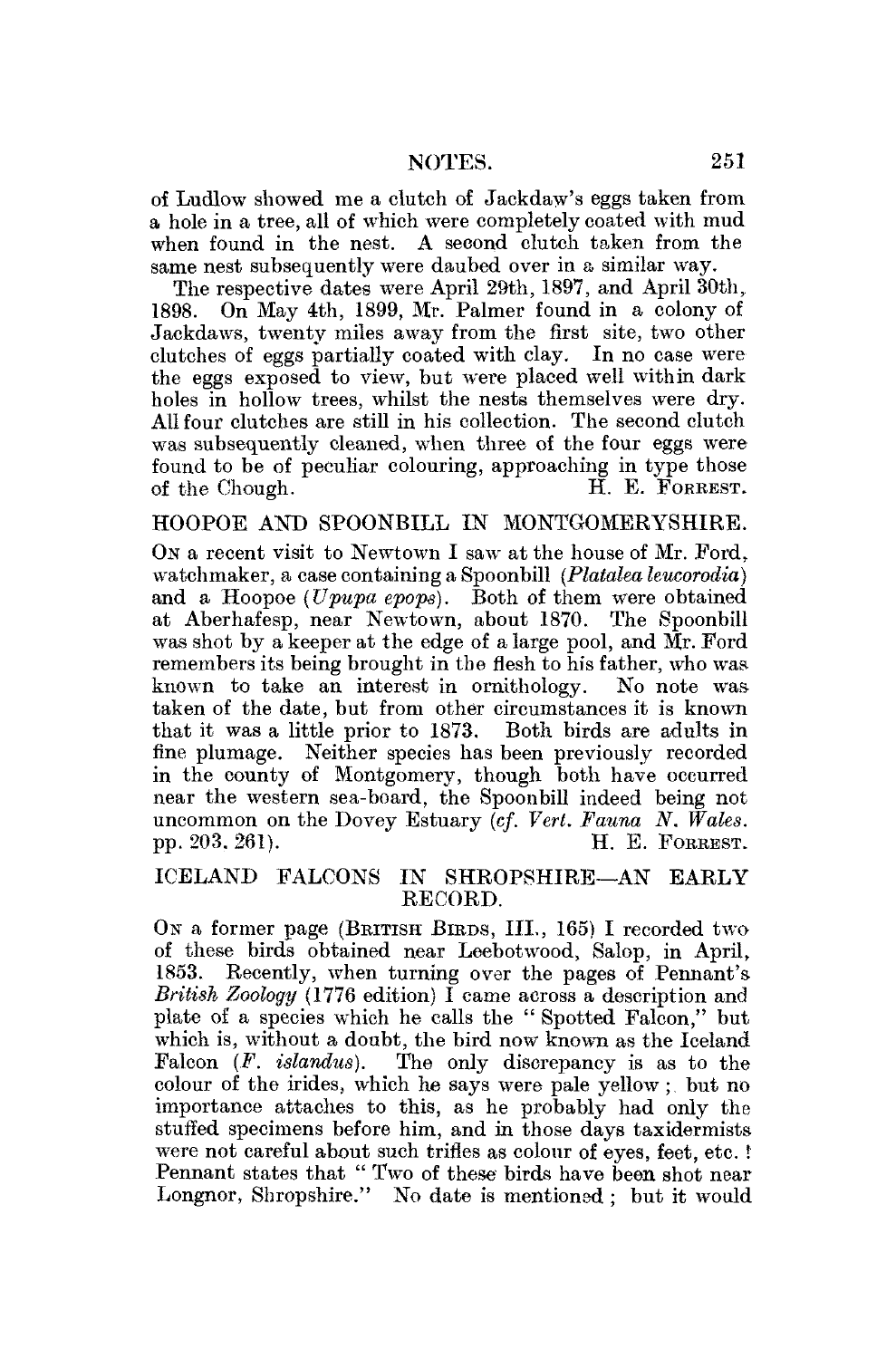be about 1770. It is indeed a singular eoineidenee in the case of so rare a species that the only known Shropshire examples should have been obtained in the same place (Longnor and Leebotwood are in the same parish), and that on each occasion there were two birds. H. E. FORREST. each occasion there were two birds.

[Although nearly all the records of this species are from maritime counties, it is interesting to note that James Pilkington, in his *View of the Present State of Derbyshire* (1789) notes the occurrence of a pair of " Spotted Falcons " at Spondon in November [1788 ?]. From the description of the plumage of one of these birds which was shot there is little doubt that this was also *Fako islandus.* Pilkington was evidently acquainted with Pennant's work.—F.C.R.J.]

## SQUACCQ HERON IK LINCOLNSHIRE.

AN immature example of the Squacco Heron *(Ardea ralloides)*  was shot on the Humber Bank, in the parish of Great Cotes, on September 29th, 1910, by Mr. R. J. Pearson of Grimsby. This is, I believe, only the second occurrence of this species in the county. G. H. CATON HAIGH.

## AMERICAN BLUE-WINGED TEAL IN IRELAND.

AN immature female of the American Blue-winged Teal *(Querquedula discors)* shot by Mr. B. W. Wise on the bogs at Ballycotton, co. Cork, Ireland, in September, 1910, and presented to the Dublin Museum, was exhibited by Mr. W. R. Ogilvie-Grant at the October meeting of the British Ornithologists' Club *(Bull B.O.C.,* Vol. XXVII., p. 15). Mr. Ogilvie-Grant stated that it was quite possible that the bird had escaped from Woburn, but the Duchess of Bedford very kindly informs me that there is only the barest possibility of this, and Her Grace knows of no one else who has this species in captivity. Sir Richard Graham and Mr. W. H. St. Quintin also inform me that they do not think there are any in captivity elsewhere in England. Mr. R. J. Ussher tells me that it is extremely unlikely that such a bird had escaped from captivity in Ireland. It seems, therefore, very probable that this bird was a genuine straggler. The only records for Europe appear to be :—one in Dumfriesshire in 1858, one in Cheshire about fifty years ago, and one in Denmark in 1886. H. F. WITHEEBY.

#### BLACK-WINGED STILT IN SUSSEX.

AT the beginning of October, 1910, a Stilt *(Himantopus candidus)* arrived in the marshes on the western outskirts of St. Leonards, locally known as " the Salts." On the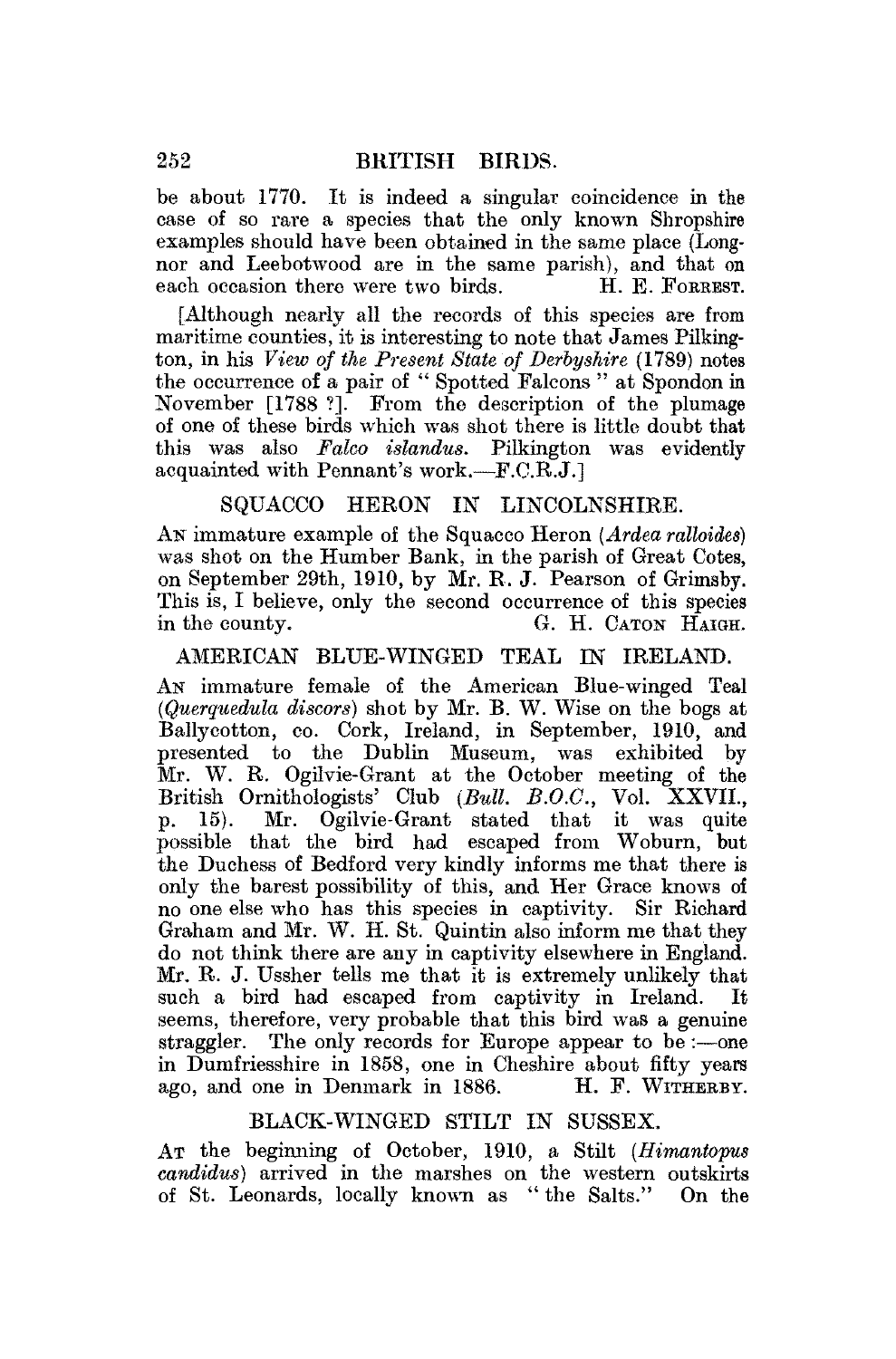3rd it was seen by Mr. M. J. Nicoll from the top of a tram on which he was travelling from Bexhill. The bird, he told me, was feeding in a field by the roadside in company with four Lapwings, and was so close to the passing tram that he had no difficulty in identifying it and could make out that it was an immature bird, I daily expected to hear that it had been shot, but, though constantly pursued, it was not until October 9th that it finally met its inevitable fate about a mile inland from where it first appeared. It proved to be a male and, as Mr. Nicoll stated, it was a bird of the year, with a dusky stripe down the back of its neck, and yellowish legs.

It is perhaps a little surprising that the Stilt is such a rare straggler to the south-east of England, and it is hardly likely that such a striking bird would escape notice, nevertheless there appear to be only three previous records from Sussex (the last on May 6th, 1880, near Eastbourne) and only a single one from Kent. N. F. TICEHURST.

#### RED-NECKED PHALAROPE IN NORFOLK.

IN the last week of August, 1910, a Red-necked Phalarope (*Phalaropus hyperboreus*), presumably a female in its first plumage, frequented a duck-pond in a farm-yard at Sidestrand, near Cromer. As I was staying at the farm at the time, I had good opportunities of daily watching the bird; it was still on the pond when I left on September 1st, and I hope eventually escaped the collector's gun. The occurrence of this species in Norfolk has apparently seldom been recorded in recent years. A few remarks on its actions and habits may perhaps be of some interest.

As appears to be the case at all times of the year, this Phalarope was extremely tame, and on no occasion did it take wing when watched. Its movements when feeding—by continually picking insects off the surface of the water—were very quick and incessant as it swam about, in fact it was never still a moment; occasionally it would fly up a few inches and catch gnats on the wing.

During a very heavy rain-storm which churned up the water, the bird continued feeding unconcernedly for a few minutes, but at last apparently getting wetter than it liked, it waded ashore with evident reluctance. It then sheltered under the herbage out of sight for a few seconds, and on emerging, sat on the bank for a while and finally took to the water again; the rain still continuing, it rose from the pond, flying to a considerable height round about the farm with great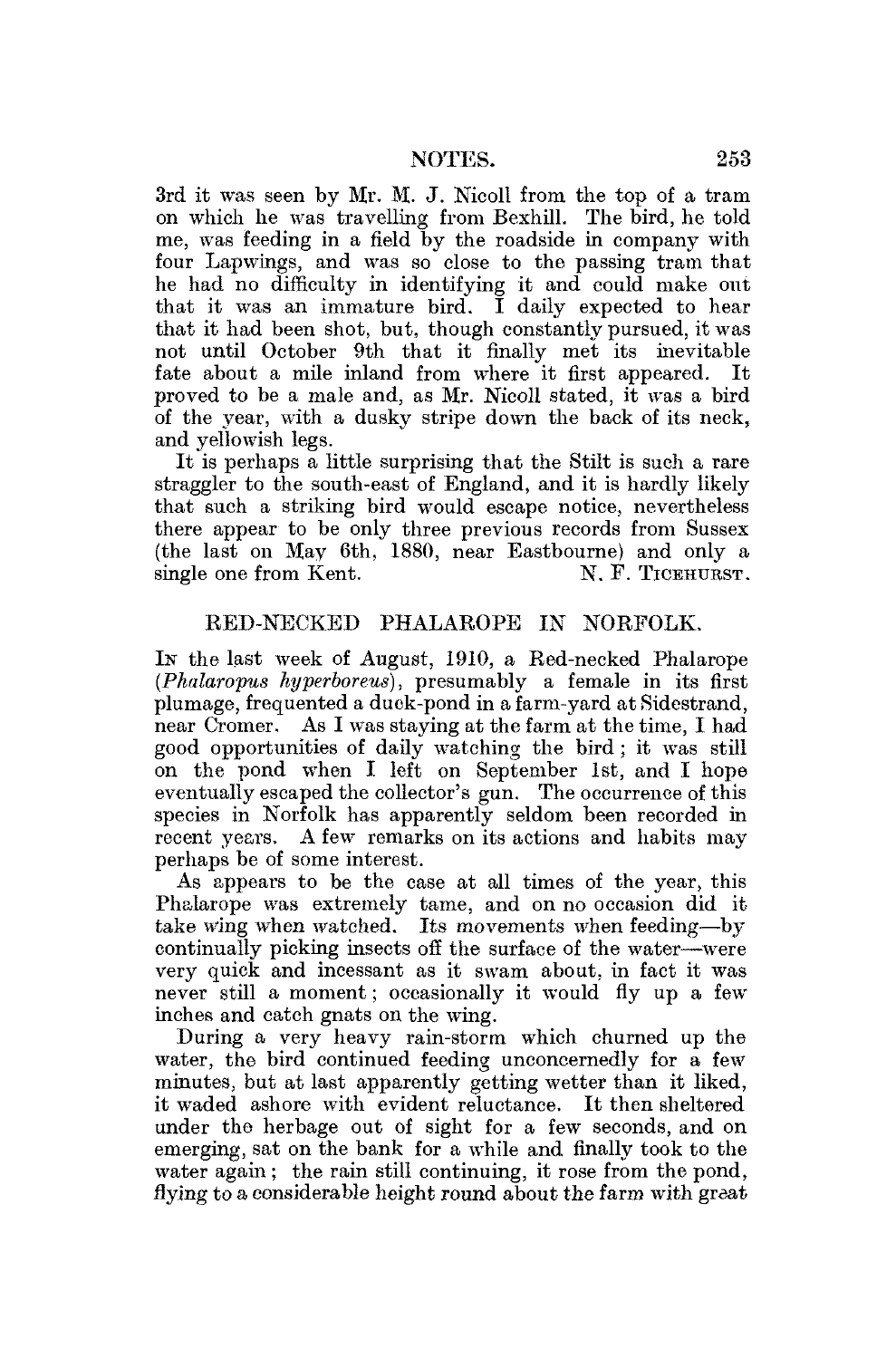rapidity until the storm subsided. Its mode of progression on land was slow, awkward and uncertain.

Several times I saw it bathe, which it proceeded to do by swimming into shallower water, then raising itself in an upright position on the water, it rapidly and repeatedly threw its body forwards and backwards as on a pivot, and from side to side in a most ludicrous manner. very green and stagnant, which perhaps accounted for the bird's frequent ablutions. Once, on an alarm being raised by sparrows and other small birds, it swam alongside a small stone in the water, where it crouched motionless beside it with one eye skywards. S. G. CUMMINGS,

# GREAT SKUA IN SUSSEX.

On October 24th, 1910, a fine specimen of the Great Skua *(Megalestris catarrhactes)* was shot off the Sussex coast, and forwarded for preservation to Mr. Bristow, who very kindly sent it in the flesh for my examination the same day. On dissection it proved to be a male, and an adult bird.

H. W. FORD-LINDSAY.

## MANX SHEARWATER IN SHROPSHIRE.

ON October 10th, 1910, an adult Manx Shearwater (Puffinus *anglorum)* was caught alive and uninjured in Ludlow. It seemed tired out, but was quite fearless and would follow its captor about fluttering along the ground and even going down two or three steps. In captivity it slept during the daytime with its head under its scapulars, but if disturbed it showed anger and bit at its owner. It did not feed well, though it picked up and swallowed some pieces of raw herring offered to it. Pour days after its capture the bird was liberated and flew away. The late Mr. W. E. Beckwith wrote regarding the Shearwaters taken in Shropshire that none ever recovered the power of flight, even when they reached fresh water and were apparently uninjured. The above is the first instance to my knowledge, of one doing so. H. E. FORREST.

INFLUX OF NORTHERN BIRDS.—An immigration of northern birds of rather unusual dimensions occurred at the end of October and the first part of November, 1910. In addition to the Northern Bullfinches reported in a previous page, a very large number of Mealy Redpolls (all those examined from the localities mentioned below being typical *L. linaria)*  have been reported to me:-Yorkshire coast, between October 26th and 30th, " in larger numbers than I have ever known" (T. H. Nelson *in litt.)* ; large numbers in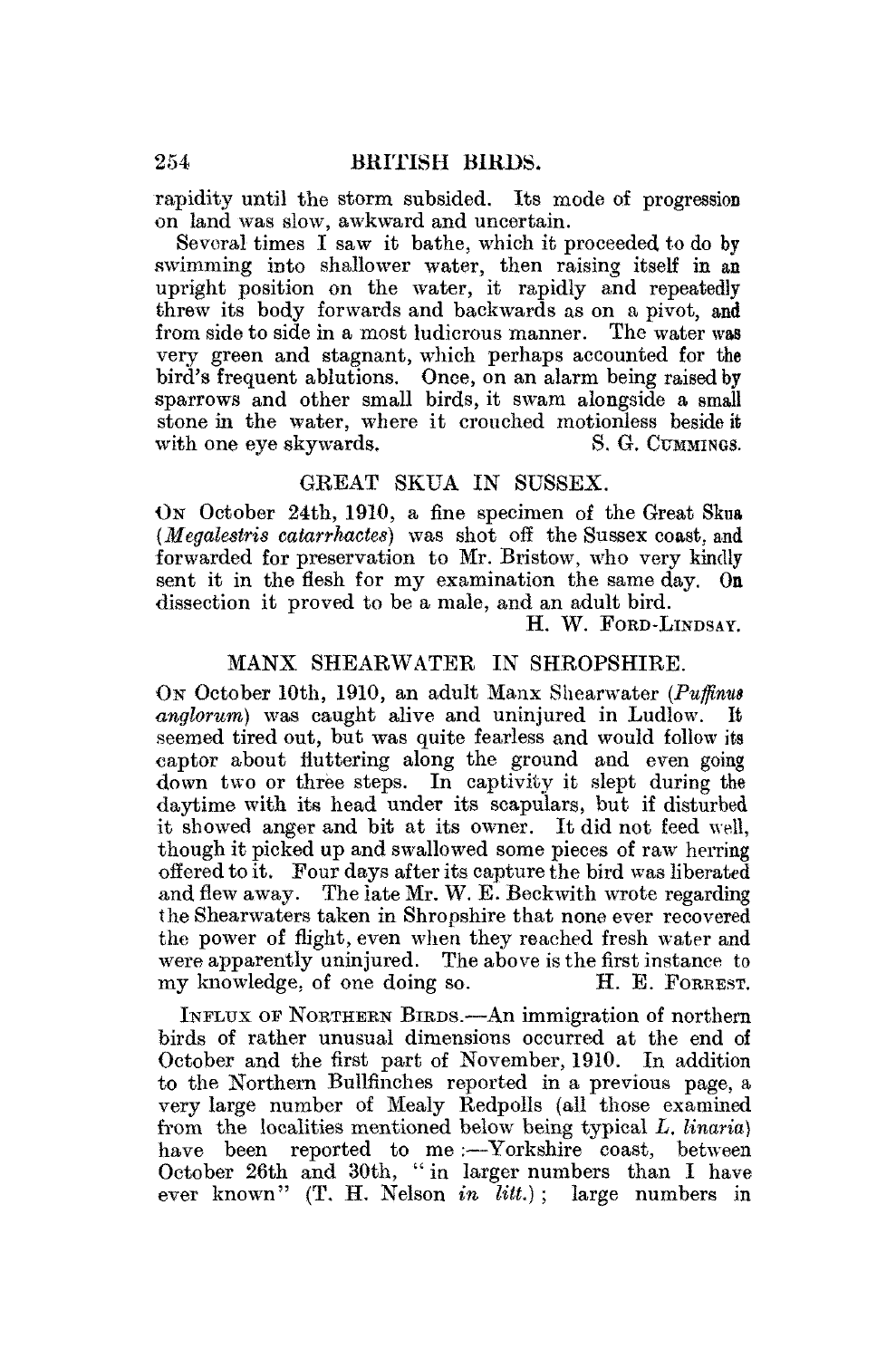Norfolk at Cley (C. D. Borrer *in litt.)* ; at Yarmouth (C. B. Ticehurst *in litt.)* ; at the end of October in Thanet, Kent (N.P.T. *fide* H. S. D. Byron) and two specimens obtained in Skye on November 7th by Mr. T. P. Aldworth were submitted to me for examination. Several small flocks are also reported from Ayr, Lanark and Renfrew, where the bird is little known, in the early part of November *(Glasgow Nat.*, Vol. III., pp. 34, 35).

Little Auks *(M. alle)* have also been reported in some numbers, "a great flight" appearing on the Yorkshire coast, with a strong N.E. gale, on November 19th. " Hundreds were passing at sea and going N.W." (T. H. Nelson *in litt.);*  a number were also reported a little later from Norfolk (J. H. Gurney *in litt.)* and Suffolk on the 21st (C. B. Ticehurst *in litt.),* while one was picked up as far inland as Rickmansworth (Herts) on the 21st (H. R. Leach *in litt.),*  another near Harpenden on the 23rd (R. Lydekker, *Field,* 3. xii. 1910, p. 1054), and one in Romney Marsh, Kent, on the 25th.

Whooper Swans *(C. musicus)* were also reported by Mr. Nelson from the Tees (Yorks) on November 19th, and about eighty arrived at Holkham (Norfolk) on the evening of the same day and departed in a west or north-west direction the next morning (J. Beddall Smith *in litt.),* while one was obtained on November 30th in the Derwent Valley (Yorks) (Sydney H. Smith *in litt.).—*H.F.W.

FEEDING-HABITS OP THE ROOK.—An important *Report* upon this subject has been prepared by Mr. W. E. Collinge and published by the Land Agents' Society. The inquiry appears to have been undertaken in a very thorough and proper manner, the stomachs of eight hundred and thirty Rooks procured throughout the year in almost every part of England and Wales having been examined.

Mr. Collinge summarizes the results as follows :—

- 1. That 67.5 per cent, of the food of the Rook consists of grain; if to this we add that of roots and fruits, the percentage is raised to 71 per cent.
- 2. The animal food content was only 29 per cent., of which quite one-third must be reckoned against the Rook.
- 3. There is ample evidence to show that with the present large numbers of Rooks, a grain diet is preferred.
- 4. So far as the evidence of this inquiry shows, the Rook is not a particularly beneficial bird to the agriculturist, although its usefulness might be considerably increased were it fewer in numbers.